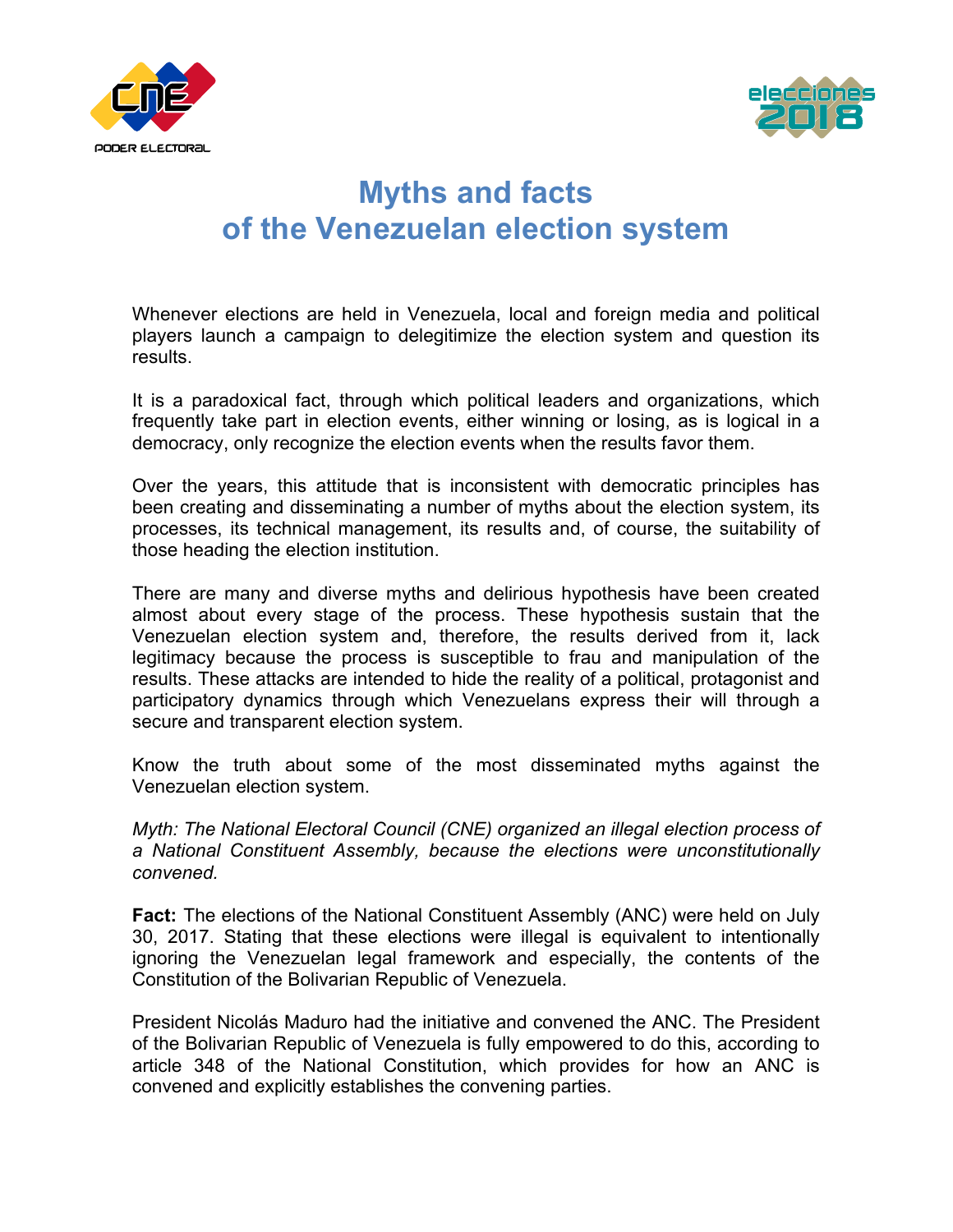



This presidential decision triggered a media diatribe about whether the President had the power or not to convene the ANC in a direct manner, i.e., without submitting it to a previous referendum. This was duly clarified in a ruling by the Supreme Tribunal of Justice, as corresponds to the legal framework currently in force in Venezuela.

Once the initiative was launched by the authorized party and in compliance with the ruling handed down by the Supreme Tribunal of Justice, the CNE organized the process to elect the members of the ANC. Those accusing the Venezuelan electoral authority of having committed an illegal action for having organized and managed those elections are ignoring the legal powers of the CNE, which neither include legally interpreting the Constitution nor disregarding the constitutional actions of another branch of power.

The reality today, when Venezuela is amidst a constituent process, is that some are trying to ignore the fact that the ANC is sovereign and emerges from the people and that its decisions, according to the Constitution, cannot be impeded by the constituted powers.

### *Myth: Convening the National Constituent Assembly was not submitted to a people's referendum. This fact renders the ANC illegitimate.*

**Fact:** The debate about whether convening the constituent power is only possible if it is approved through a referendum was clarified precisely during the discussions of the National Constituent Assembly in 1999, which drafted the Constitution currently in force.

The minutes of debates the 1999 National Constituent Assembly reports the discussion and time at which the constituents refused to introduce the national referendum as a mechanism that would condition convening an ANC and this was clearly expressed in the constitutional text.

The global public opinion has been deceived alleging the fact that Hugo Chávez, in his first act as president elect in February 1999 convened a referendum to ask the people whether they wanted to elect a National Constituent Assembly.

This is a fact, but they are deliberately hiding the reality that the Constitution in force at that time, which was drafted in 1961, did not provide for any manner to convene a Constituent Assembly and much less the mechanisms to activate it. Therefore, Hugo Chávez, in an act of political will and invested with the democratic legitimacy as President elect, convened the people through a decree to express themselves about his proposal to draft a new Constitution through the constituent power.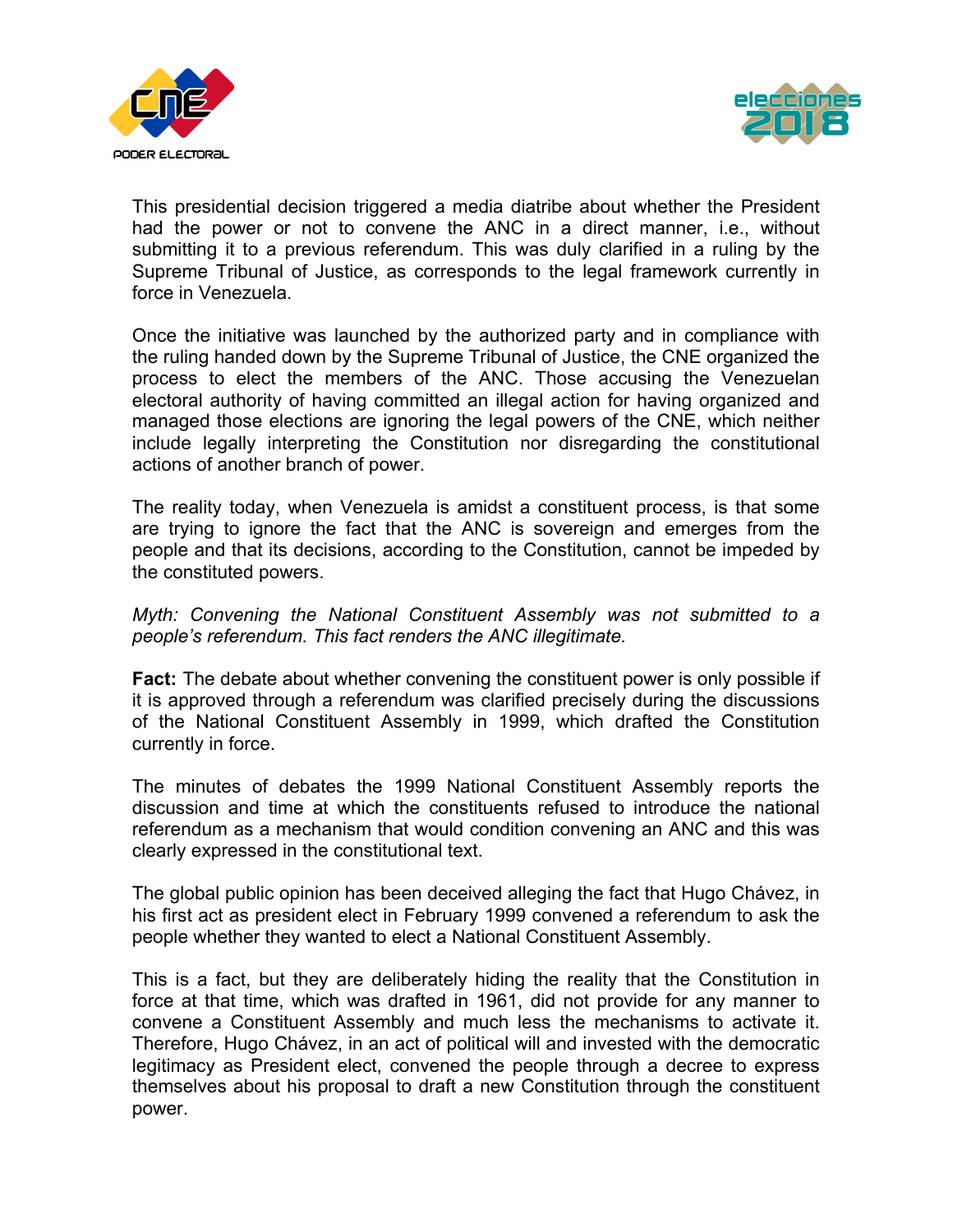



Hugo Chávez himself, the promoter of 1999 Constitution, proposed the Constituent Assembly that the ANC would be directly convened. In his own words, the constituent power should be kept "awaken" in the constitutional text, ready to be activated when highly important national circumstances so demanded.

*Myth: The National Electoral Council (CNE) is not an independent entity and is on the government's side, favoring it with opportunistic actions.*

**Fact:** In Venezuela, elections are organized and managed by an independent Branch of Power, the Electoral Branch of Power, which is exercised by the CNE. This means that elections are organized neither by ministries nor by government agencies, but by an autonomous branch of power with powers clearly set out in the Constitution.

The independent and impartial exercise of the National Electoral Council has been demonstrated in the results of the different elections in which political organizations supporting the government or opposition parties have won. Moreover, the protection of the election results by CNE and its demands for respect for said results have guaranteed, for instance, the victory of candidates in some elections for a different of only a few votes.

#### *Myth: The National Electoral Council commits fraud because they change the election results.*

**Fact:** Changing the results is technically impossible in the Venezuelan election system. Automated voting in all its parts and a system of electoral assurances, which includes audits throughout the steps of the process, prevent the will of the Venezuelan voters from being tampered with or manipulated.

This is a myth fired by reports of alleged frauds that have not been proven and have never passed beyond media shows. This is the matrix according to which there could be a criminal agreement among all the members of a polling station to stuff voting machines with ballots without the presence of a voter, or that a voter can cast more than one vote.

The fact is that the functioning of the polling station is the most dynamic expression of a shared surveillance system. To be able to cast a vote without the presence of the voter, it is necessary that all parties competing in an election agree to violate the rules in favor of just one of them and that the members of the polling station and even the CNE employees are involved in the crime.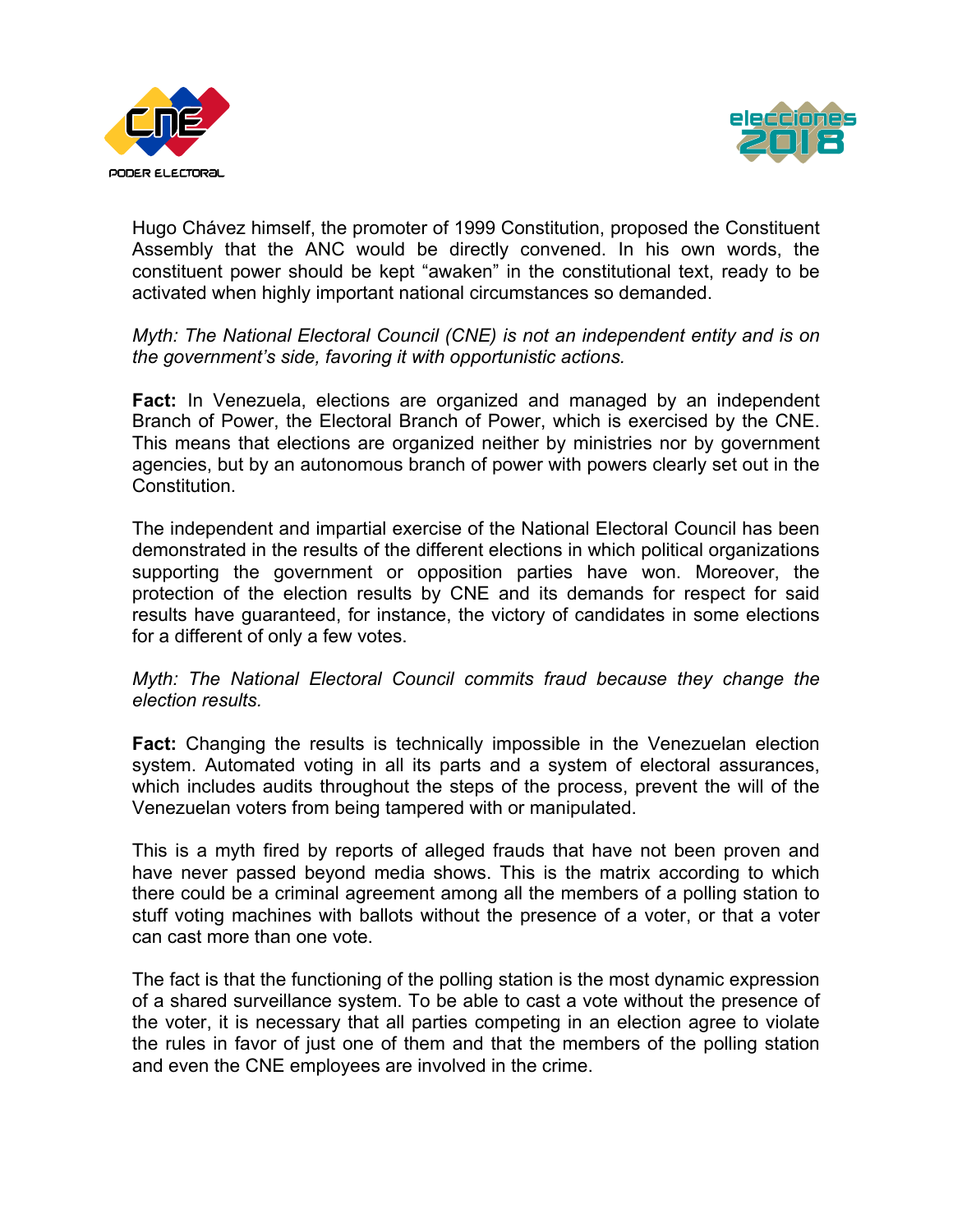



The most absurd of all statements is that this myth obviates the fact that in Venezuela, biometric identification is required to vote, which renders it practically impossible to steal the identity of another individual. With the identification through fingerprints, the CNE guarantees the principle of one voter, one vote.

It has also been stated that the election results can be changed by the CE once they have been transmitted from the polling stations. Those stating this forget that any change would be easily and quickly detected by the political organizations involved in the election, because they have copies of the tally sheets from each and every polling station. Furthermore, they take part in the audits made to the tallying system and the transmission means before and after the election.

### *Myth: The National Electoral Council (CNE) does not guarantee access of opposition witnesses to the polling centers.*

**Fact:** This myth is intended to create the idea that the opposition political organizations do not win elections because they cannot look after they votes at the polling stations because their witnesses are prevented from entering certain polling centers. The fact is that that representatives from political parties sometimes abuse of the witness figure to generate pressures and disturbance at polling centers, usually in coordination with some media. Faced with this manipulation, CNE exercises its control by strictly abiding by the rule, according to which, witnesses have to be credited for them to be present and act at an election; there should be only one witness per political party or alliance; and rules have to be obeyed.

## *Myth: Elections to be held on May 20th are not true elections, because they don't take place under democratic conditions.*

**Fact:** Elections of next May 20<sup>th</sup> at which the President of the Republic and members of the regional legislative councils will be elected are guaranteed not only by the System of Election Assurances that governs elections in Venezuela since 2004 and has been consolidated with the participation of political organizations, but also by agreements made earlier this year, which were endorsed by the National Constituent Assembly (ANC) and assumed as their own by the National Electoral Council.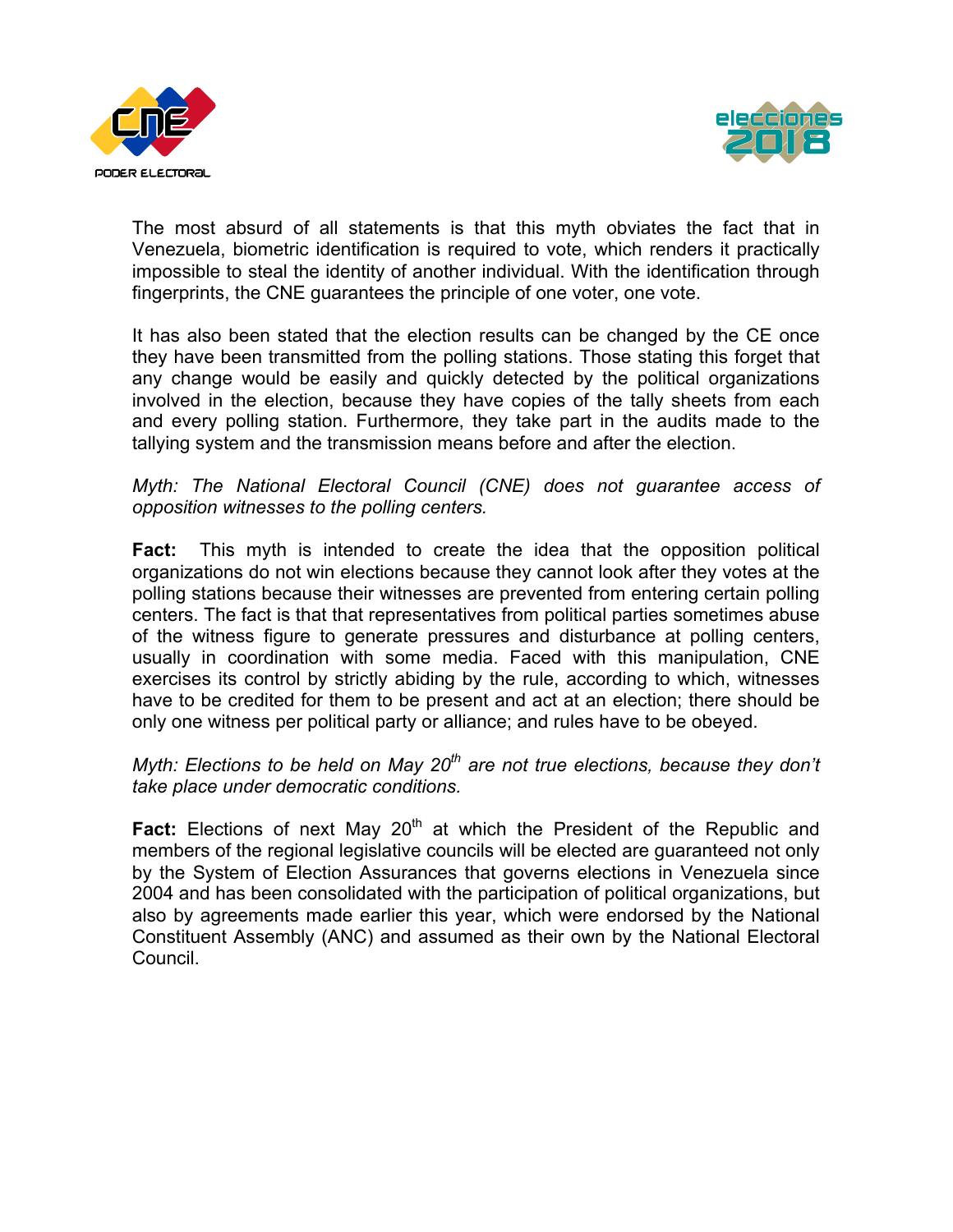



The first agreement is the result of the round of dialogues between the Venezuelan government and the opposition from December 2017 to February 2018, known as the Dialogue Table that was promoted by the President of the Dominican Republic, Danilo Medina, and had Spain's former president José Luis Rodríguez Zapatero and foreign ministers from the region as mediators. The agreement reached at this Table was not signed by the representatives of the opposition but by the President of the Republic. This document contains six topics related to election process, which were included by the CNE as part of the assurances of this process.

The second agreement was signed, under the auspices of the election entity, by the political organizations and the candidates participating in the presidential race.

Both agreements contain the electoral demands that have been made by opposition political organizations, including those already existing in the system of electoral assurances and have been applied by CNE for many years.

The National Electoral Council has created a unique election system backed up by the most complete assurance system known throughout the world, which turns elections in Venezuela into the secure, transparent and reliable expression of the sovereign expression of the people of Venezuela and clear manifestation of a vibrating, participatory and protagonist democracy.

*Myth: The CNE banned opposition parties and leaders from running for office to favor the government.*

**Fact:** The Electoral Branch of Power, as a body of the National Public Power, is obliged to strictly abide by the current legal framework. The Constitutional Chamber of the Supreme Tribunal of Justice, through Ruling No. 53 of January 25, 2018, PARTIALLY REPEALED the call by the National Electoral Council on January 17, 2018, to national political organizations to renew their member rolls, and ORDERED the exclusion of "Mesa de la Unidad Democrática (MUD)" from the process.

The Constitutional Chamber took this action to safeguard the right to political participation through organizations that are legally and legitimately constituted for this purpose. The decision was based, among other things, on the irregularities committed by MUD during the process to collect the manifestations of will to promote the recall referendum against President Nicolás Maduro, requested by that organization in April 2016.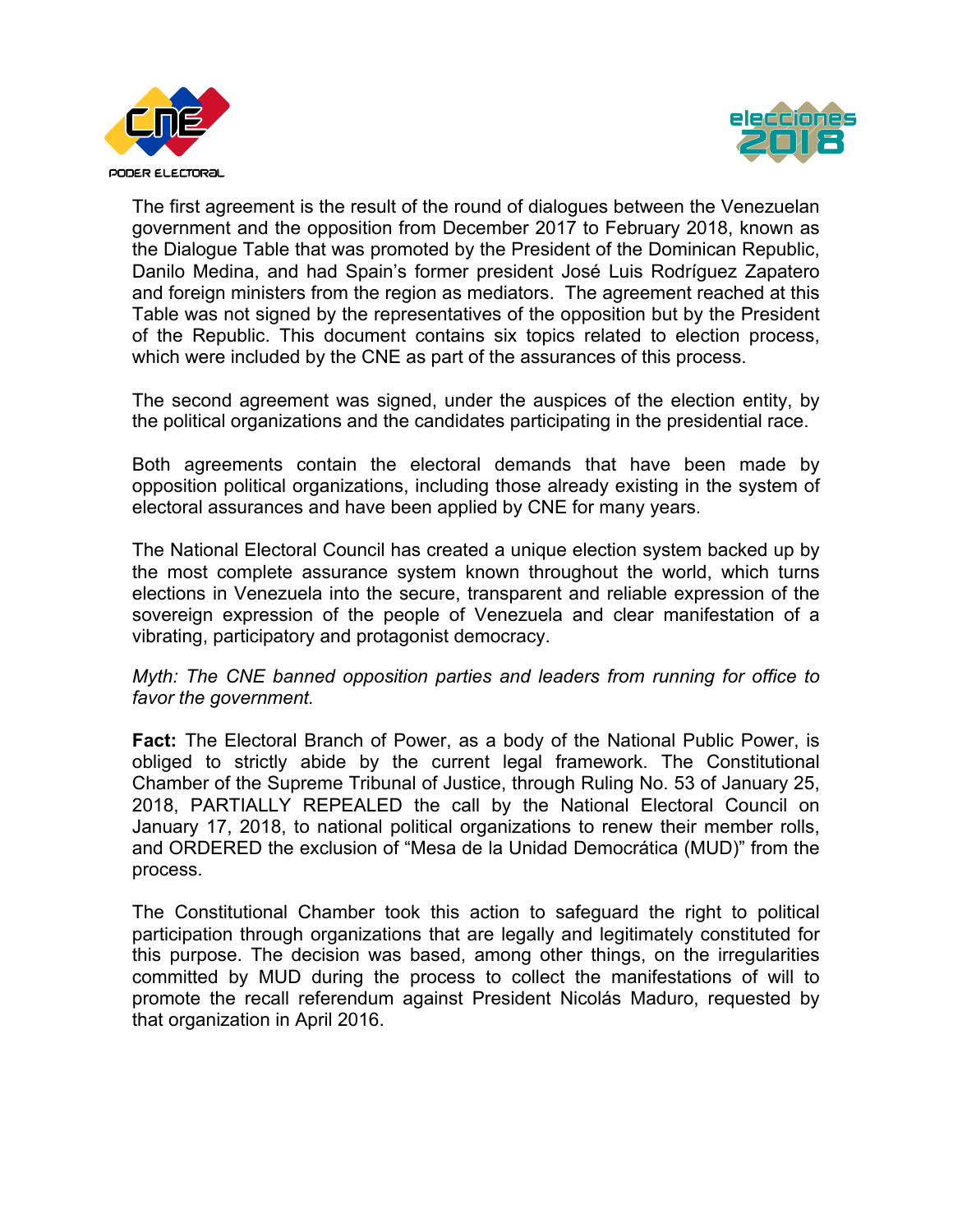



In the "Rules to regulate the Promotion and Request of Recall Referendums against Mandates of Elected Offices," set out in RESOLUTION No. 070906-2770, Electoral Gazette No. 405, of December 18, 2007, the National Electoral Council defined a series of criteria to meet the requirements to activate a Recall Referendum, which were opportunely shared with the MUD, the organization that requested the process.

However, once the first stage of data digitalization of the manifestations of will, the National Electoral Council found that out of 1,957,779 records in favor of the Recall Referendum, 605,727 had to be annulled due to irregularities, such as:

- 307, 747 did not meet one or more of the criteria established in the rule.
- 86,105 only had the fingerprint of the voter, without any other identification.
- 1,805 only had the signature of the voter
- 53,658 had irregularities in the Election Roll.
- 10,995 were dead
- 9,333 do not appear in the record of holders of personal ID cards
- 3,003 were under 18 years of age
- 1,335 had been banned from running for office upon a definite sentence.
- 659 had a personal identity card with an annulled serial number

Given the intention of unscrupulous people to usurp other people's identity, who fraudulently wanted to activate a unique and innovative sovereign right consecrated in the Constitution, the National Electoral Council requested the Attorney General's Office to investigate the case. Therefore, 30% of the fingerprint record that did not match the election roll were transferred to the Attorney General's Office for the corresponding investigation.

At the same time, the Criminal Courts from seven States in the country admitted the criminal lawsuit and issued precautionary measures suspending the collection process of 1% of manifestations of will by the members of "Mesa de la Unidad Democrática (MUD)," for allegedly having committed the crimes of false statement to a public servant, taking advantage of a false act, and provision of false data to the Electoral Authority.

After this, the process to collect 1% of the manifestations of will for the recall referendum was suspended and the participation of the organization with political purposes known as Mesa de la Unidad Democrática (MUD) was questioned.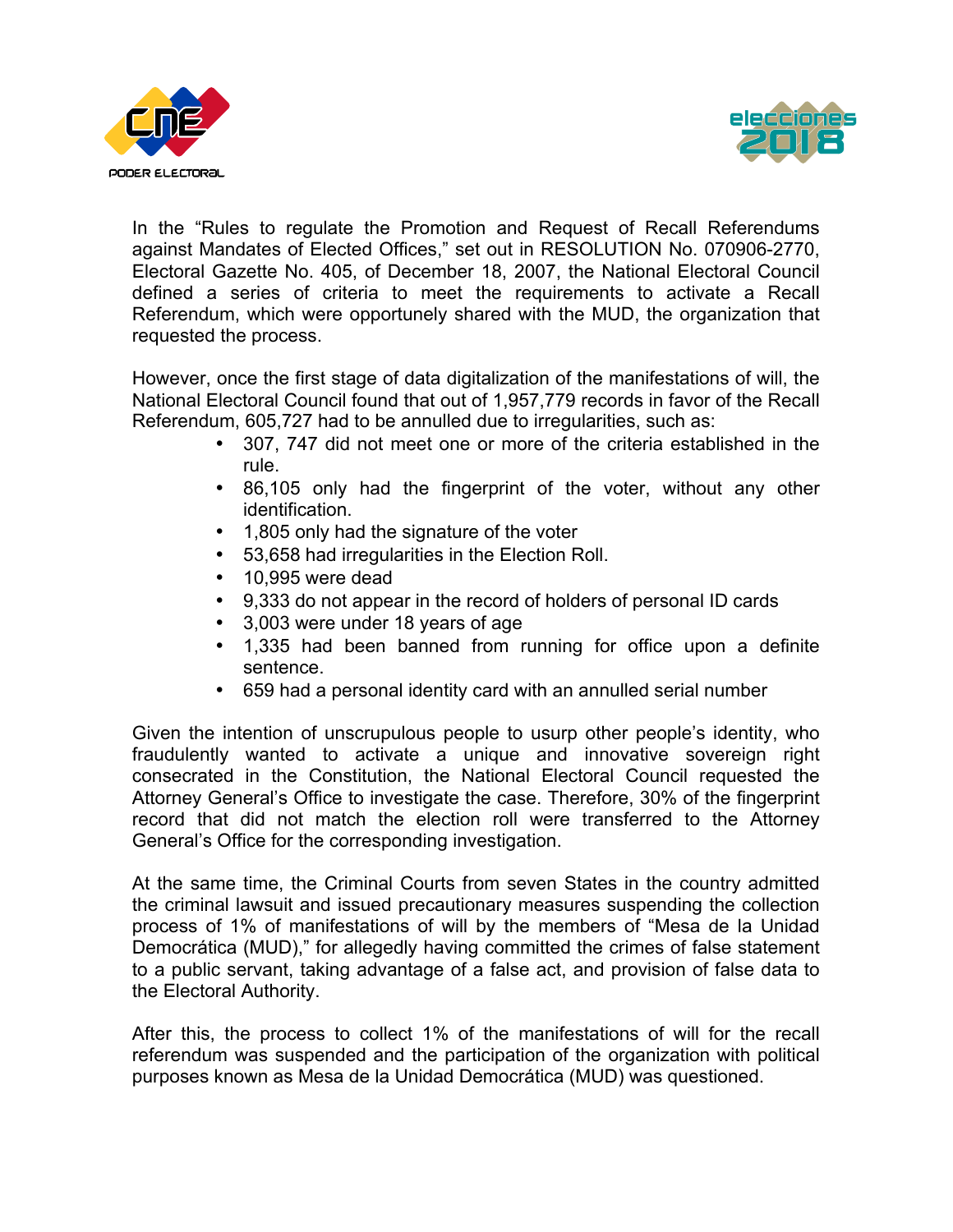



The National Electoral Council, upon complying with the decision of the Criminal Courts and Ruling No. 53 of January 25, 2018, ratified their obedience to the constitutional and legal frameworks currently in force in the Venezuelan State.

*Myth: The National Electoral Council hinders the registration of Venezuelan who live abroad and of new young voters to prevent votes against the government from being cast.*

**Fact:** The Venezuelan Electoral Roll is a robust list that registers 97% of the citizens meeting the requirements to vote, which is significant considering that in Venezuela voting is a right and not a duty. This is so thanks to the policies developed by the National Electoral Council to guarantee the exercise of the right to vote.

Although the registration or update of data in the Electoral Roll can be made at any time, for each election process, CNE deploys special activities to provide easy access to citizens.

It is also stated that a similar situation is observed for those who want to register or update their data outside the country. The fact is that to exercise the right to vote out of the country, Venezuelans, according to the law, should demonstrate that they are permanent legal residents in the country they are in. This is the only requirement, in addition to the presentation of the personal identity document. This is part of the procedure taking place during the special activities at Venezuelan consulates and embassies throughout the world, which are organized when a presidential election is to be held. Venezuelans who do not reside in the Venezuelan territory are authorized to participate in presidential elections only.

In relation to the upcoming May 20's elections, CNE organized a special event for registration in the electoral roll, which lasted one month both in Venezuela and abroad.

### *Myth: CNE does not properly inform voters in order to hinder participation*

**Fact:** One of the myths that has been repeated over recent years is the alleged lack of information about the events to register in the Electoral Roll, supposedly to prevent new voters from registering. The truth is that the National Electoral Council begins to disseminate information from the very moment when the election schedule, approved for each election, is made public. This schedule states the activities with their respective dates, including special events to register in the Electoral Roll. The release of the election schedule is duly informed to the political organizations and citizens.